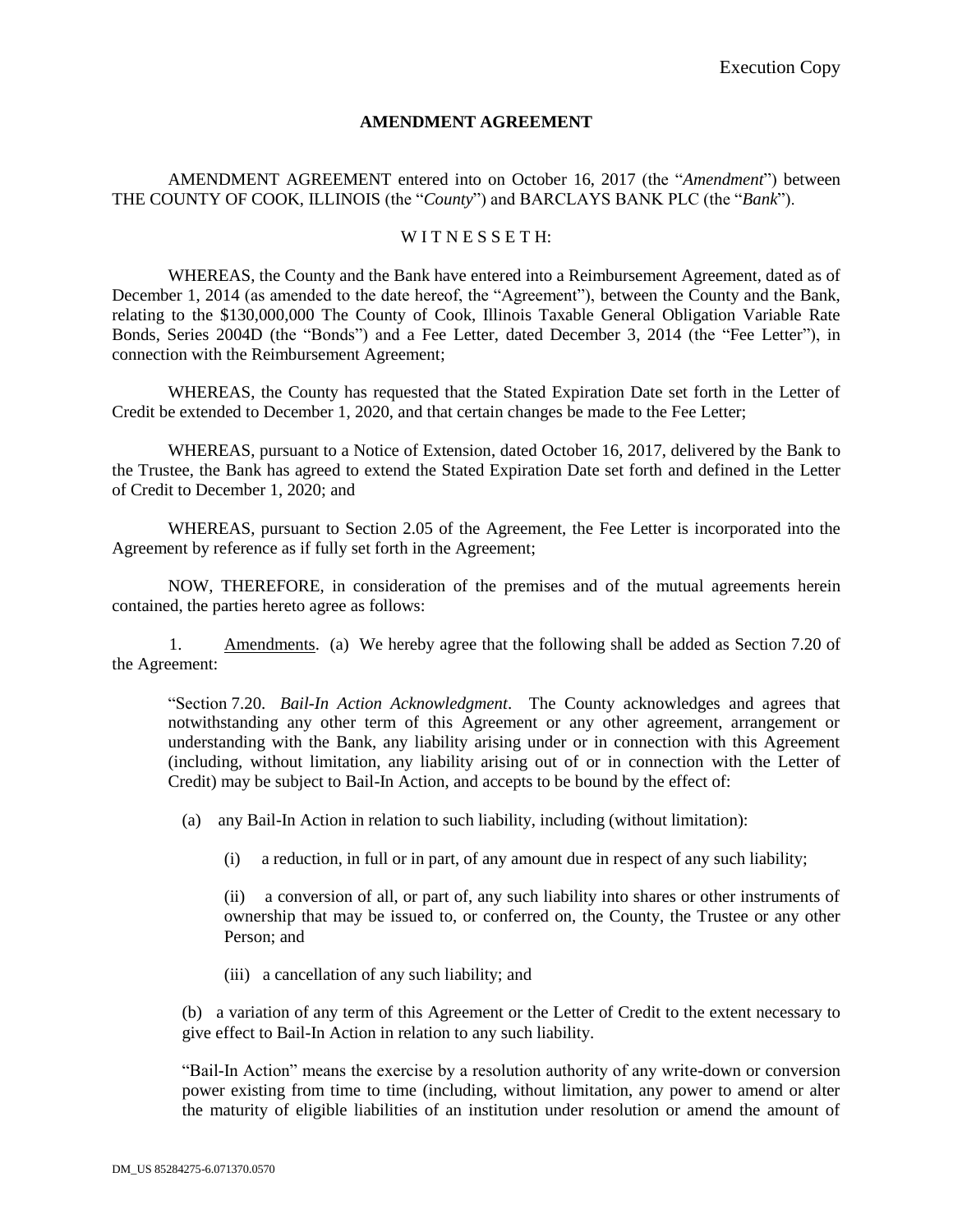interest payable under such eligible liabilities or the date on which interest becomes payable, including by suspending payment for a temporary period and together with any power to terminate and value transactions) under, and exercised in compliance with, any laws, regulations, rules or requirements in effect in the United Kingdom relating to the transposition of the Bank Recovery and Resolution Directive, as amended from time to time, including but not limited to, the Banking Act 2009 as amended from time to time, and the instruments, rules and standards created thereunder, pursuant to which our obligations (or those of the Bank's affiliates) can be reduced (including to zero), cancelled or converted into shares, other securities, or other obligations of the Bank or any other person."

(b) We hereby agree that Section 1.1 of the Fee Letter is amended to read as follows (new language is denoted by underline, deleted language is denoted by strikethrough):

"*Section 1.1. Facility Fees*. The County agrees to pay to the Bank a non-refundable Facility Fee payable quarterly in arrears on the first Business Day of each January, April, July and October (commencing on January 2, 2015 for the period from the Closing Date to and including January 1, 2015) occurring prior to the Termination Date, and on the Termination Date, in an amount equal to the rate per annum associated with the applicable Level as described below (the *"Facility Fee Rate"*) on the Gross Available Amount of the Letter of Credit (the *"Facility Fees"*) during each related period.

| <b>LEVEL</b> | <b>FITCH RATING</b> | <b>S&amp;P RATING</b> | <b>MOODY'S RATING</b>   | <b>FACILITY</b><br>FEE RATE |
|--------------|---------------------|-----------------------|-------------------------|-----------------------------|
| Level 1      | $A+$ or above       | $A+$ or above         | A <sub>1</sub> or above | $0.55\%$                    |
| Level 2      | A                   | A                     | A <sub>2</sub>          | 0.65%                       |
| Level 3      | $A -$               | $A -$                 | A <sub>3</sub>          | 0.75%                       |
| Level 4      | $BBB+$ or below     | $BBB+$ or below       | Baa1 or below           | 0.85%                       |

The term *"Rating"* as used above shall mean the long-term unenhanced debt rating assigned to the Bonds or any other Material Debt of the County by each of Fitch, S&P and Moody's, as applicable. In the event of a split Rating (i.e., one of the foregoing Rating Agencies' Rating is at a different level than the Rating of the other Rating Agency), the Facility Fees shall be (i) based upon the level in which the lowest rating appears, if the lowest rating is A- or A3 or below and (ii) based on the lowest of the ratings remaining after disregarding the lowest rating (or, if two ratings are in the same lowest value, then one of such ratings shall be disregarded), if the lowest rating is A or A2 or above. In the event that an Event of Default has occurred and is continuing, the Facility Fee Rate shall be increased by 2.00% over the rate in effect prior to the occurrence of such suspension, withdrawal, unavailability or Event of Default. The County acknowledges that as of the Closing Date the Facility Fee Rate is that specified above for Level 1. Any change in the Facility Fee Rate resulting from a change in a Rating shall be and become effective as of and on the date of the announcement of the change in such Rating. References to ratings above are references to rating categories as presently determined by the Rating Agencies and in the event of adoption of any new or changed rating system by any such Rating Agency, each of the ratings from the agency in question referred to above shall be deemed to refer to the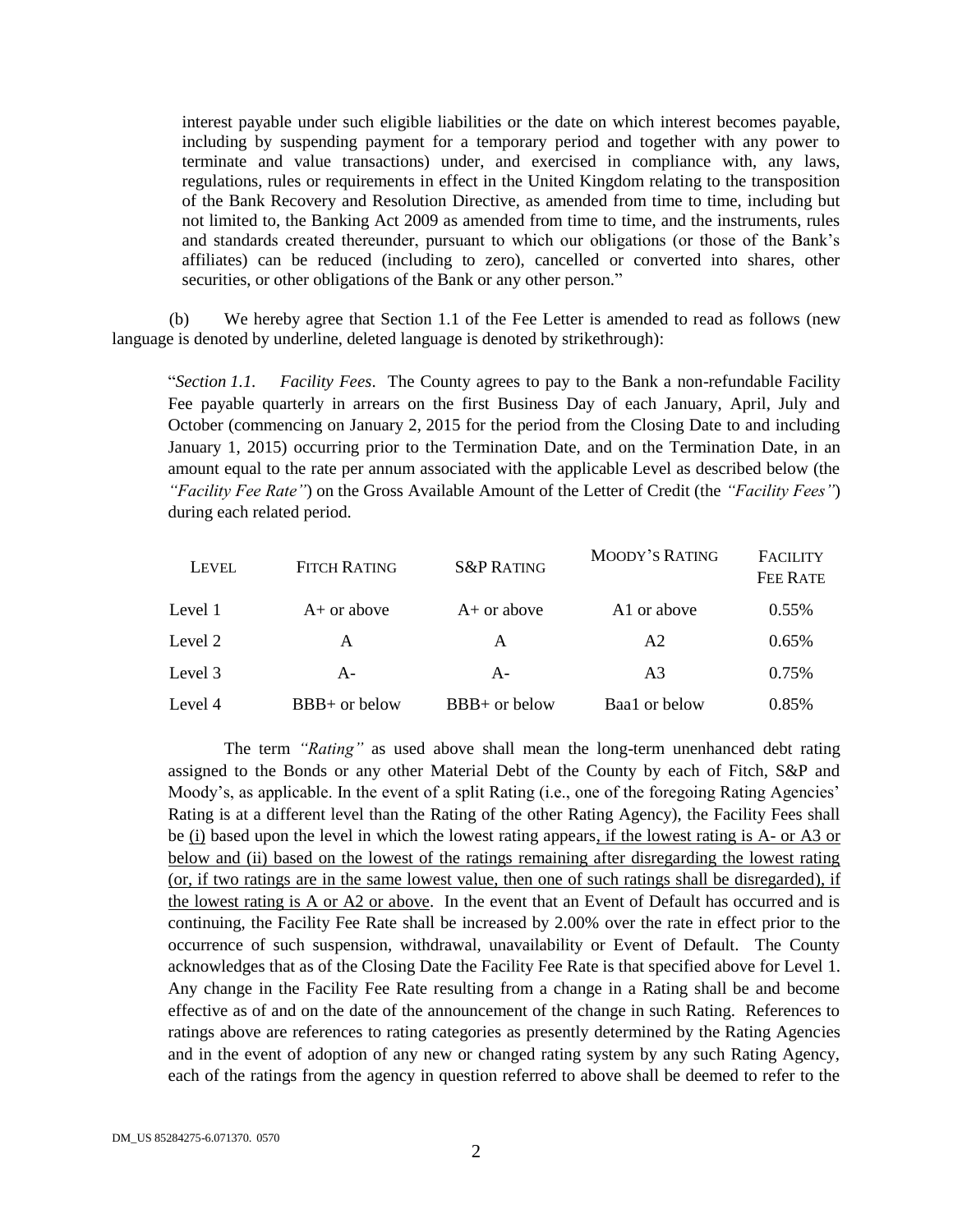rating category under the new rating system which most closely approximates the applicable rating category as currently in effect.

The Facility Fees shall be payable quarterly in arrears, together with interest on the Facility Fees from the date payment is due until payment in full at the Default Rate. The computation of the Facility Fee payable by the County under this Agreement shall be made on the basis of a year of 360 days and the actual number of days elapsed, including the day after the Closing Date and expiration or termination of the Letter of Credit."

(c) We hereby agree that Section 1.6 of the Fee Letter is amended to read as follows (new language is denoted by underline, deleted language is denoted by strikethrough):

*"Section 1.6 Termination and Reduction Fee.* (a) The County agrees not to terminate or replace the Agreement or the Letter of Credit prior to the second anniversary of the Closing Date December 1, 2018, except upon the payment by the County to the Bank of a termination fee in an amount equal to the product of (i) the Facility Fee Rate in effect pursuant to Section 1.1 hereof on the date of termination, (ii) the Gross Available Amount, and (iii) a fraction, the numerator of which is equal to the number of days from and including the date of such termination to and including the second anniversary of the Closing Date December 1, 2018, and the denominator of which is 360 (the *"Termination Fee"*), payable on the date the Agreement or the Letter of Credit is terminated or replaced. Notwithstanding the foregoing, no such Termination Fee shall be payable **(**x) if the County requests in writing to the Bank that the Agreement or the Letter of Credit be terminated as the result of the reduction of any of the Bank's short-term ratings below "P-1" by Moody's, "A- $\pm$  2" by S&P or "F1" by Fitch or (y) upon a refunding of the Bonds with proceeds received from a fixed rate term debt issuance purchased by a public investor or upon a conversion of the interest rate on the Bonds to another mode, in each case, that does not require liquidity or credit support or direct purchase or funding from a bank, financial institution or other third party.

(b) The County agrees not to permanently reduce the Gross Available Amount prior to the second anniversary of the Closing Date December 1, 2018, except upon the payment by the County to the Bank in connection with each and every permanent reduction of a reduction fee in an amount equal to the product of (i) the Facility Fee Rate in effect pursuant to Section 1.1 hereof on the date of such reduction, (ii) the difference between the Gross Available Amount prior to such reduction and the Gross Available Amount after such reduction, and (iii) a fraction, the numerator of which is equal to the number of days from and including the date of such reduction to and including the second anniversary of the Closing Date December 1, 2018, and the denominator of which is 360 payable on the date the Gross Available Amount is reduced.

(c) Notwithstanding subsections (a) and (b) above or any other provision herein the contrary, the County may terminate or replace the Agreement or the Letter of Credit in the event of an occurrence of any Bail-in Action (as defined in Section 7.20 of the Agreement) without the payment of any termination or reduction fee."

2. Representations. In addition to the representations and warranties set forth in Article IV of the Agreement which are hereby deemed repeated by the County as of the date hereof (provided that all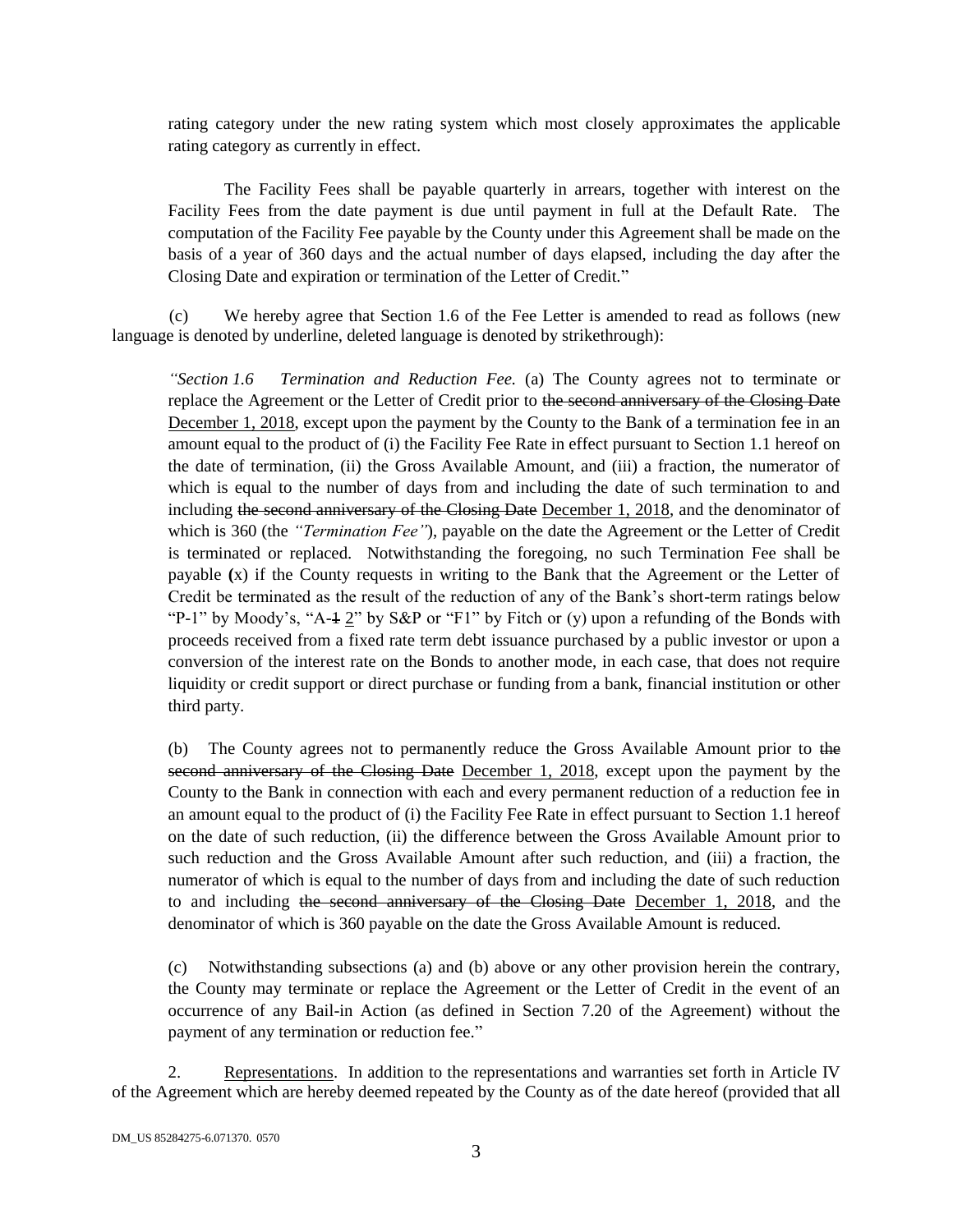references therein to the "Agreement" shall be deemed to refer to the Agreement as amended by this Amendment), the County hereby represents and warrants to the Bank that:

(a) it has the power to request the extension of the Stated Expiration Date and to execute and deliver this Amendment and to perform its obligations under the Agreement and the Fee Letter, as amended by this Amendment, and has taken all necessary action to authorize such execution, delivery and performance;

(b) the person signing this Amendment on its behalf is duly authorized to do so;

(c) it has obtained all governmental and other consents and authorizations that it is required to obtain in connection with the extension of the Stated Expiration Date and in connection with its execution and delivery of this Amendment, all such consents and authorizations are in full force and effect and all conditions of any such consents and authorizations have been complied with;

(d) such extension, execution, delivery and performance do not violate or conflict with any existing law, rule, regulation, order, writ, judgment, injunction, decree or award binding on the County or any of its assets, or result in a material breach of any of the terms of, or constitute a material default under or result in the creation or imposition of any lien on, any indenture, mortgage, deed of trust, lease or other agreement or instrument to which the County is a party or by which it or any of its property is bound or its enabling statutes or any of the rules or regulations applicable to it or its property or any decree or order of any court or other governmental body; and

(e) its obligations under the Agreement and the Fee Letter, as amended by this Amendment, constitute its legal, valid and binding obligations, enforceable in accordance with their respective terms (subject to applicable bankruptcy, reorganization, insolvency, moratorium or similar laws affecting creditors' rights generally and subject, as to enforceability, to equitable principles of general application, regardless of whether enforcement is sought in a proceeding in equity or in law).

3. Fee. The County hereby agrees to pay the fees of counsel for the Bank, in the amount of \$5,500, incurred in connection with the preparation, negotiation, execution and delivery of this Amendment.

4. Agreement Ratified and Confirmed. Except as expressly modified by this Amendment, the Fee Letter and the Agreement are in all respects ratified and confirmed and the terms, provisions and conditions thereof are and shall remain in full force and effect. From and after the date hereof all references to the Fee Letter in the Agreement or any of the Related Documents shall mean the Fee Letter as amended by the terms hereof and all references to the Agreement in any of the Related Documents shall mean the Agreement as amended by the terms hereof. This Amendment is an integral part of the Agreement and shall be governed by and be subject to the terms and provisions of the Agreement, all of which are hereby incorporated by reference.

5. Governing Law. This Amendment shall be governed by and construed in accordance with the governing law provisions set forth in the Agreement.

6. Definitions. Capitalized terms used in this Amendment and not otherwise defined herein shall have the meanings specified for such terms in the Agreement or the Fee Letter.